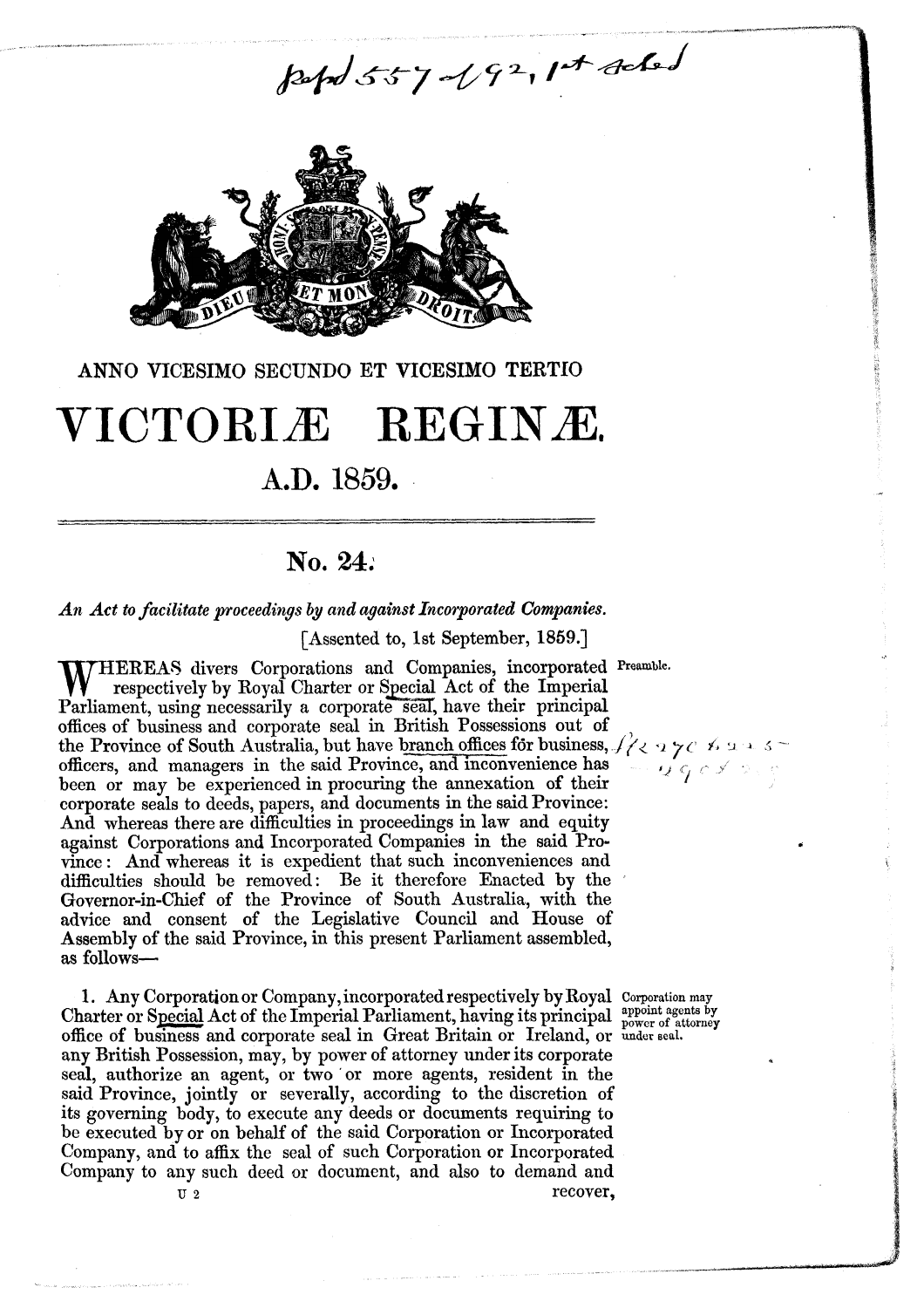recover, let, sell, and manage the property of such Corporation or Incorporated Company in the said Province, and execute leases or agreements for leases, contracts for sale,conveyances, with covenants therein, of such property, and to receive the purchase moneys or other consideration of such property, and give receipts for the same, and to call for, settle, and adjust all accounts in which such Corporation or Incorporated Company may be concerned, and to demand and recover all sums of money due to such Corporation or Incorporated Company in the said Province, and give releases and receipts for the same, and to commence and prosecute any actions, suits, petitions, or proofs against insolvents, or other proceedings at law or in equity in the Courts of the said Province, in respect of any matter, and to appear to and defend any actions, suits, or other proceedings to be commenced or prosecuted, and to put in answers to bills in equity in such Courts against such Corporation or Incorporated Company, and to compromise such actions, suits, or proceedings, and to compound debts due to such Corporation or Incorporated Company in the said Province, and to submit to arbitration any disputes in which such Corporation or Incorporated Company may be involwd in the said Province, and execute binding deeds of, or submissions to, arbitration, in relation thereto, with such restrictions and qualifications as to such governing body shall seem fit.

*2.* If any agent, appointed by such power of attorney, shall produce to the Master of the Supreme Court such power of attorney and a copy thereof at full length, and at the same time produce, as aforesaid, an affidavit or affirmation, as the case may be, of some credible person by him subscribed, made before and certified by any Mayor or chief officer of any Corporate Town, to the effcct that .he saw the seal **of** such Corporation or Incorporatcd Company duly affixed to such power of attorney, and is an attesting subscribing witness thereto, and also an affidavit or affirmation, as the case may be, of two crcdiblc persons by them subscribed, made before such Master, to the effect that they have compard such copy (npon which they shall endorse their names) with the original power of attorney, and that the same is a true copy, and shall deposit such copy and such two affidavits or affirmations in the office of the said Master, such Master shall thereupon endorse upon the said power of attorney and copy, a certificate that such power of attorncy has been duly produced under this Act, specifying the time when it shall be so produced, which shall be in the form of the Schedule hereto, marked **A,** or to the same effect, and from the time that such certificate is so endorsed, the agent or agents named in such power of attorney may, according to the powers thereby expressed to be conferred, act for and on behalf of such Corporation or Incorporated Company, and bind it by his or their acts and deeds, as fully and effectually as if such acts or deeds were confirmed by the affixing of the corporate seal, and the acts of such agent or agents in or in relation to any suit;, action, or other proceeding, and particularly in putting in answers to bills in equity, shall be accepted, received, and **taken**  in lieu and stead of a similar act of such Corporation or Incorporated Company, authenticated by its connuon seal. **3.** All

**dgcnt to produce power to Mastcr of**  the **Supreme Court,**  and a copy verified.

Master **to cndorsc ccrtifimte.** 

Agent **may** act from thenceforth.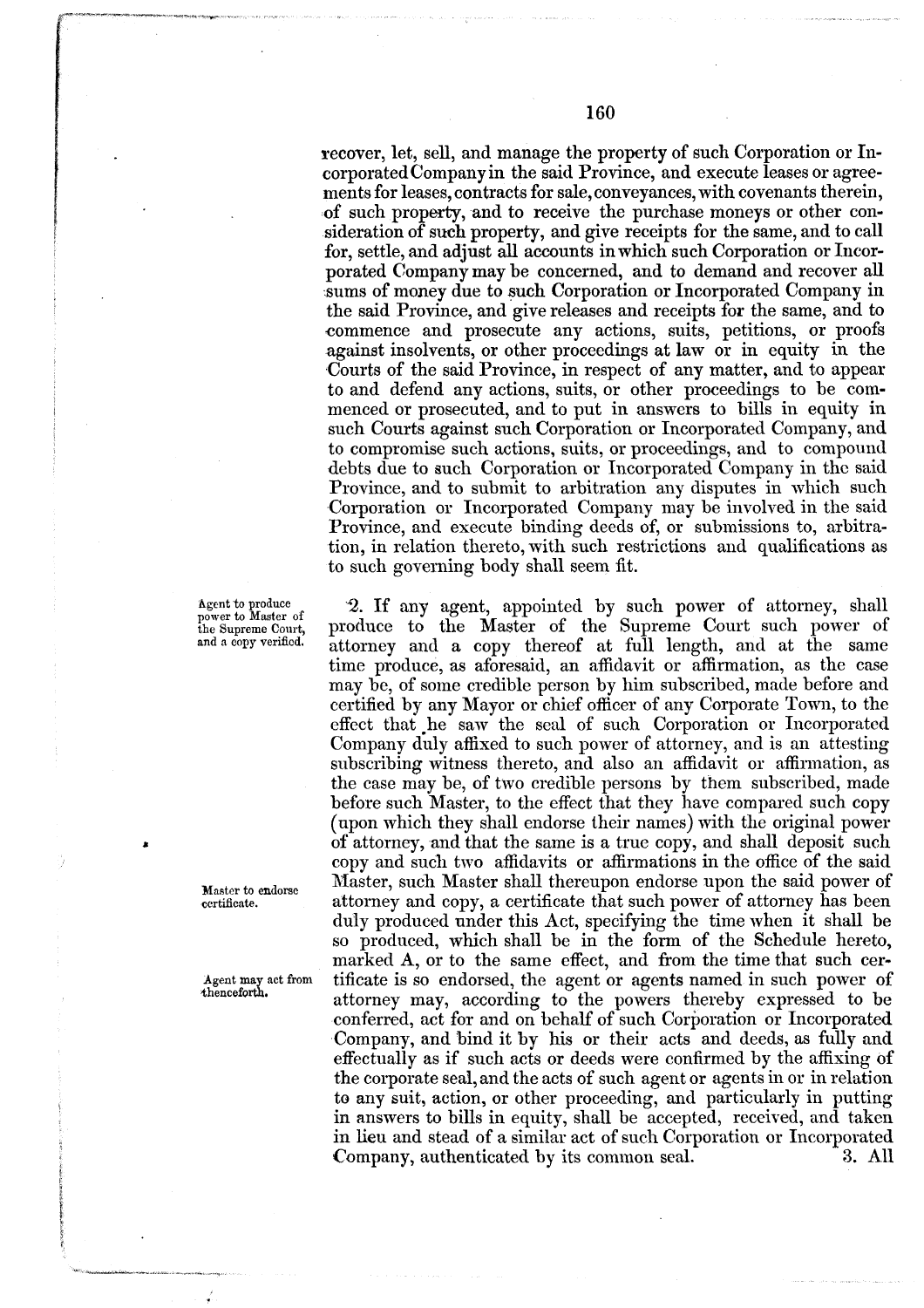3. All conveyances and other instruments which have been exe- Instruments executed cuted by any person or persons as the Attorney or Attorneys of any neyfrom Corporation Corporation or Incorporated Company, in accordance with the terms  $_{\text{pany to be valid}}^{\text{or Incorported Com-}}$ or true intent and meaning of any general or special power of Attorney or authority given under the common seal of the said Company, shall be deemed to have been as valid and effectual in law as if the same conveyances or instruments had been duly executed and passed under the common seal of the said Company.

4. It shall be lawful for any Corporation or Incorporated Company Duplicate seal may to use, within the said Province, a duplicate of the common seal of such Corporation of Incorporated Company, and all deeds and documents, matters and things already made or executed, or hereafter to be made or executed by means of such duplicate seal, shall be valid and effectual.

5. If such Corporation or Incorporated Company shall, by any Revocation of agents' instrument under its common seal, altogether or in part revoke the **similarly produced.**  powers theretofore conferred by such power of attorney cn any agent or agents, such instrument, and a copy thereof, shall in like manner be produced, verified, and deposited in the office of the said Master, and the said Master shall make a memorandum of such revocation upon the deposited copy of the revoked power, which shall be in the form in the Schedules hereto marked B, or to the same effect, and no such revocation shall, as between such Corporation or Incorporated Company and persons dealing with its agent or agents, be effectual until such revocation is produced, and copy deposited at such office as aforesaid.

6. A copy of any charter from the Crown to any such Gorpora- Copy of any charter tion or Incorporated Company may be deposited in the office of the such Corporation may said Master, accompanied by an affidavit or affirmation, as the case be similarly deposited. may be, of two credible persons, by them subscribed ; made before and certified by any such Mayor, or Chief Officer of any Corporate Town, to the effect that they have compared such copy with the original charter, and that the same is a true copy.

7. The said Master shall cause indexes to be made of such **Maatertocauseindexes**  powers of attorney, revocations, and copies of charters, which shall be in the form in the Schedule hereto annexed, marked C, or to the same effect, and shall receive the fees specified in the Schedule hereto annexed, marked D, for the several acts to be done under this Act ; and the said Master shall make and deliver to every person making application for the same, a copy, or copies of every or any copy power of Attorney, and charter deposited with him, affixing thereto the seal of the said Supreme Court, and charging therefor the fees specified in the said Schedule D; and the above several copies deposited as aforesaid, shall be deemed in all Courts of Justice in Deposited copies to be deposited as alotesaid, shall be declined in all courts of busined in *prima facie* evidence<br>the said Province, *prima facie* evidence of the existence, execution, of the original docu-<br>and contents of the decuments of whi and contents of the documents of which they respectively purport **to** be copies.

**8. Any**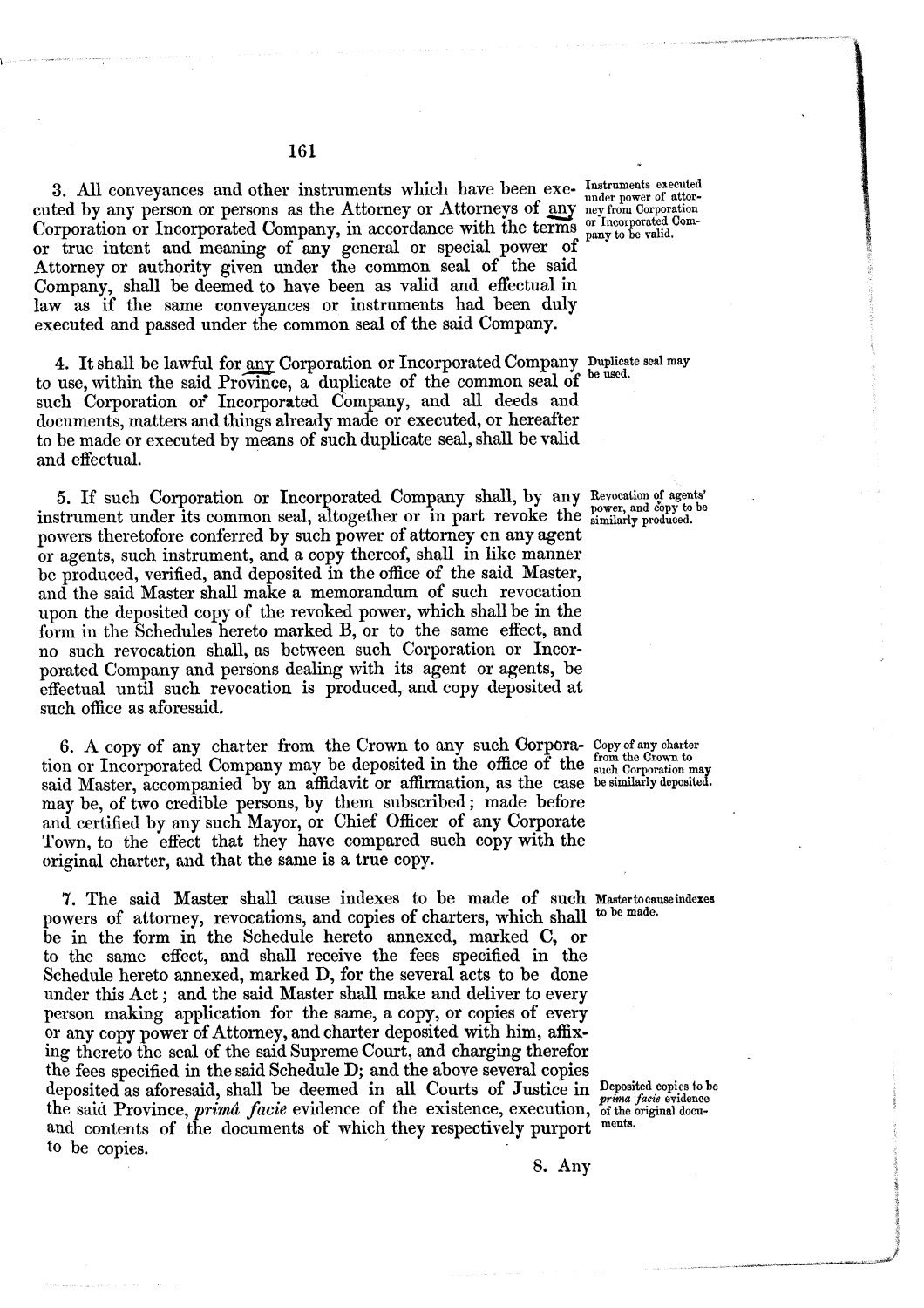False affidavit forgery, 8. Any person making a false affidavit or affirmation, under the and uttering punish-<br>
several provisions herein contained, shall be deemed guilty of, and

When proceedings<br>against Corporation in<br>Supreme Court, such<br>Court or Judge may

document respectively. **When proceedings 9. In** any proceeding in the Supreme Court, at law or in equity, against any Corporation or Incorporated Company, it shall,

Court or Judge may and may be lawful for the said Court, or for any Judge thereof order service on order service on officer, manager, or in chambers, upon motion of course, grounded upon affidavit, to order agent, to be good. that service of any declaration, bill, rule, summons, process, or notice, agent, to be good. that service of any declaration, bill, rule, summons, process, or notice, **r/fk'xdd** Qand of **all** subsequent notices in such proceeding upon any officer,  $a - f$  7  $g$  manager, or agent of such Corporation or Incorporated Company,  $a - f$   $g$   $g$  and be deemed good and effectual service upon such Corporation or  $28f$   $-27f$   $70$  shall be deemed good and effectual service upon such Corporation or<br> $28f$   $-217$ , Incorporated Company, a copy of such order being served, with such<br>declaration bill rule summons process or notice under *MALEVIEW Co* declaration, bill, rule, summons, process, or notice, under such terms<br>*MALEVIEW Co* and conditions as to such Court or Judge respectively shall seem fit, and conditions as to such Court or Judge respectively shall seem fit,  $W \wedge B$  3  $\beta$  /  $\gamma A$  and such further proceedings may be had, upon a service made con-<br>  $\int 3 \, 3 \, c \not\rightarrow A + C$  formable to such order as might be taken against an individual registered in the seid Prevince liable to such formable to such order as might be taken against an individual resident in the said Province, liable to such proceeding, duly served with such declaration, bill, rule, summons, process, or notice: Provided, Court may revoke **that it shall be lawful for the said Court**, upon application made by such Corporation or Incorporated Company, or such officer, manager, or agent, to revoke, vary, or alter such order as to it shall seem fit, and to order by whom the costs arising from such application shall be paid.

**vent effect of power** 

This Act not to pre- 10. Nothing in this Act contained shall be deemed or taken to **of attorney nor to**<br> **of attorney nor to**<br> **of attorney has or would have**<br> **of attorney has or would have**<br> **of attorney has or would have**<br> **of attorney has or would have**<br> **of attorney has or would have** prevent effect of **ander any existing law, nor to prevent any power which the Supreme service under existing Court now has, of directing effective service of any process or notice** Court now has, of directing effective service of any process or notice upon any Corporation, Incorporated Company, or members of public company, or any power which any person now has of proceeding against them respectively.

**abort title. 11. This Act may be cited as "The Incorporated Companies"** Proceedings Act, 1859."

**Act.** 

**Commencement** of **12.** This Act shall take effect from thc passing thereof.

several provisions herein contained, shall be deemed guilty of, and liable to be prosecuted for perjury; and any person forging any document used under this Act, or wilfully uttering any forged document as genuine, under the same provisions, shall be deemed guilty of felony, and liable to be prosecuted for forgery, or uttering a forged

SCHEDULES